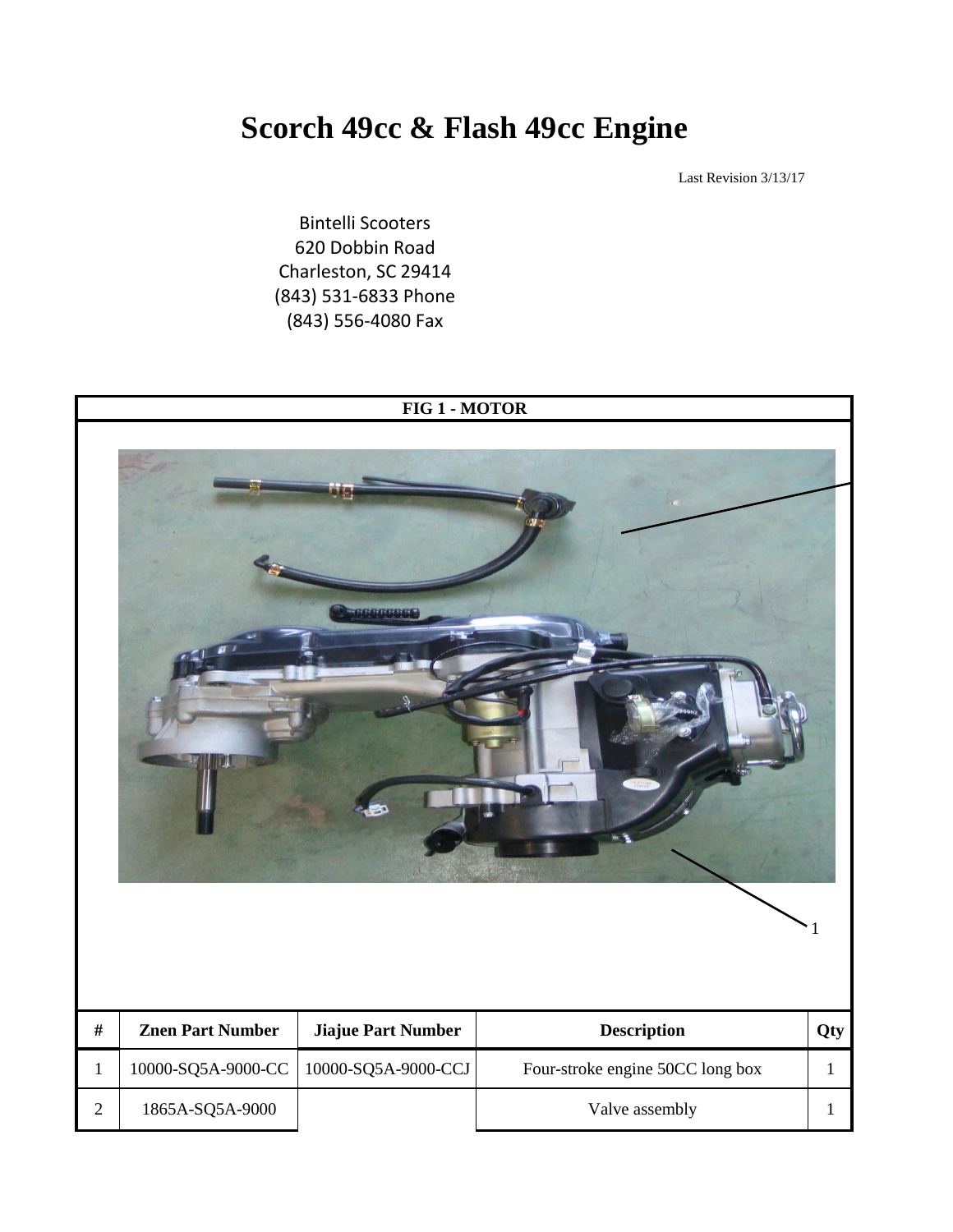|                |                    | <b>FIG 2 - CYLINDER</b>                                           |                |
|----------------|--------------------|-------------------------------------------------------------------|----------------|
|                | 18<br>13           | o<br>24<br>$-10$<br>14<br>16<br>20                                |                |
| am Ni          | <b>Part Number</b> | <b>Description</b>                                                | Qty            |
| 1              | 12100-SQ5A-9000    | Cylinder comp                                                     | 1              |
| $\overline{2}$ | 96001-06018-08     | Bolt M6x18                                                        | $\overline{2}$ |
| 3              | 14550-SQ5A-9000    | Chain adjuster assy                                               | $\mathbf{1}$   |
| 4              | 14555-SQ5A-9000    | Gasket chain adjuster                                             | $\mathbf{1}$   |
| 5              | 12191-SQ5A-9000    | Cylinder gasket                                                   | $\mathbf{1}$   |
| 6              | 12251-SQ5A-9000    | Gasket cylinder head                                              | $\mathbf{1}$   |
| $\overline{7}$ | 94301-08140        | Bowel pin 8x14                                                    | 4              |
| 8              | 14401-SQ5A-9000    | Timing chain                                                      | $\mathbf{1}$   |
| 9              | 14610-SQ5A-9000    | Guide comp chain<br>Cynnuer, piston, piston rings, circnp, piston | $\mathbf{1}$   |
| 10             | 1310A-9500         | $\sim$ $\sim$ $\sim$                                              | $\mathbf{1}$   |
| 11             | 14531-SQ5A-9000    | Cam chain screw                                                   | $\mathbf{1}$   |
| 12             | 13111-SQ5A-9000    | Piston pin                                                        | $\mathbf{1}$   |
| 13             | 13011-SQ5A-9000    | Piston ring .comp                                                 | $\mathbf 1$    |
| 14             | 13010-SQ5A-9000    | Crank and connecting rod assembly                                 | $\mathbf{1}$   |
| 15             | 90741-SQ5A-9000    | Woodruff key                                                      | $\mathbf{1}$   |
| 16             | 13115-0A01-9000    | Piston pin clip                                                   | $\overline{2}$ |
| 17             | 13101-SQ5A-9000    | Piston                                                            | $\mathbf{1}$   |
| 18             | 14510-SQ5A-9000    | Tension rod chain                                                 | $\mathbf{1}$   |
| 19             | 91306-GY6A-9000    | O-ring $15.2\times1.5$                                            | $\mathbf{1}$   |
| 20             | 1140A-9900         | A full set of gaskets                                             | $\mathbf{1}$   |
| 21             | 91002-SQ5A-00      | Right crank bearing                                               | $\mathbf{1}$   |
| 22             | 91002-62040-00     | Left crank bearing 6204                                           | $\mathbf{1}$   |
| 23             | 94050-12080        | Nut M12 * 1.25                                                    | $\mathbf{1}$   |
| 24             | 13000-SQ5A-9000    | Crankshaft connecting-rod assy                                    | $\mathbf{1}$   |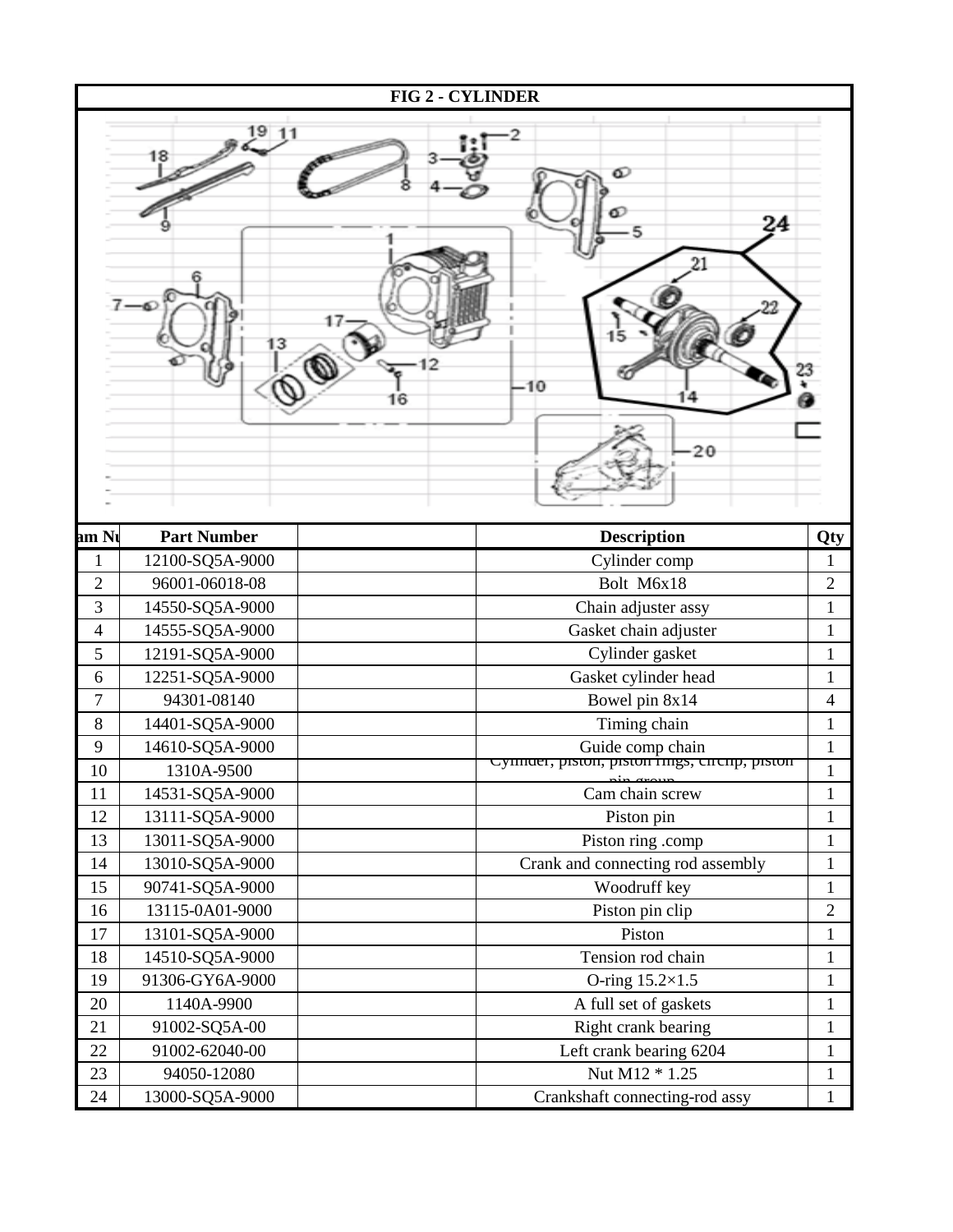|                |                    | <b>FIG 3 - CYLINDER HEAD</b> |                          |
|----------------|--------------------|------------------------------|--------------------------|
| 42             | l3                 | $11 - 18$                    |                          |
| am Ni          | <b>Part Number</b> | <b>Description</b>           | Qty                      |
| 1              | 96001-06025-08     | Bolt M6×25                   | $\overline{4}$           |
| $\mathbf{2}$   | 12301-SQ5A-9000    | Cylinder head cover          | $\mathbf{1}$             |
| 3              | 12391-SQ5A-9010    | O-ring cylinder head         | $\mathbf{1}$             |
| $\overline{4}$ | 1221A-SQ5A-9000    | Rocker bracket assembly      | $\mathbf{1}$             |
| 5              | 90002-0700-00      | Nut flange M7                | $\overline{\mathcal{A}}$ |
| 6              | 90465-SQ5A-9000    | Washer ф7хф14х2              | 4                        |
| $\overline{7}$ | 14781-GY6A-9000    | Valve cone half              | $\overline{4}$           |
| $\,8\,$        | 14771-GY6A-9000    | Retainer valve spring        | $\boldsymbol{2}$         |
| 9              | 14761-SQ5A-9000    | Spring valve inner           | $\overline{2}$           |
| 10             | 14751-SQ5A-9000    | Spring valve outer           | $\mathbf{2}$             |
| 11             | 14775-GY6A-9000    | Valve spring washer          | $\mathbf{2}$             |
| 12             | 12209-GY6A-9000    | Valve seals                  | $\mathbf{2}$             |
| 13             | 96001-06035-08     | Bolt M6x35                   | $\mathbf{2}$             |
| 14             | 94301-08140        | Bowel pin 8x14               | $\mathbf{2}$             |
| 15             | 12200-SQ5A-9100    | Cyliner head (50cc)          | $\mathbf{1}$             |
| 16             | 14711-SQ5A-9000    | Valve intake                 | $\mathbf{1}$             |
| 17             | 14721-SQ5A-9000    | Exhaust valve                | $\mathbf{1}$             |
| 18             | 92900-06032-08     | Double end studs M6×32       | $\mathbf{2}$             |
| 19             | 96001-06085-08     | Bolt M6x85                   | $\mathbf{2}$             |
| 20             | 12305-SQ5A-9000    | Tube breather                | $\mathbf{1}$             |
| 21             | 12302-SQ5A-9000    | Pressure plate breather      | $\mathbf{1}$             |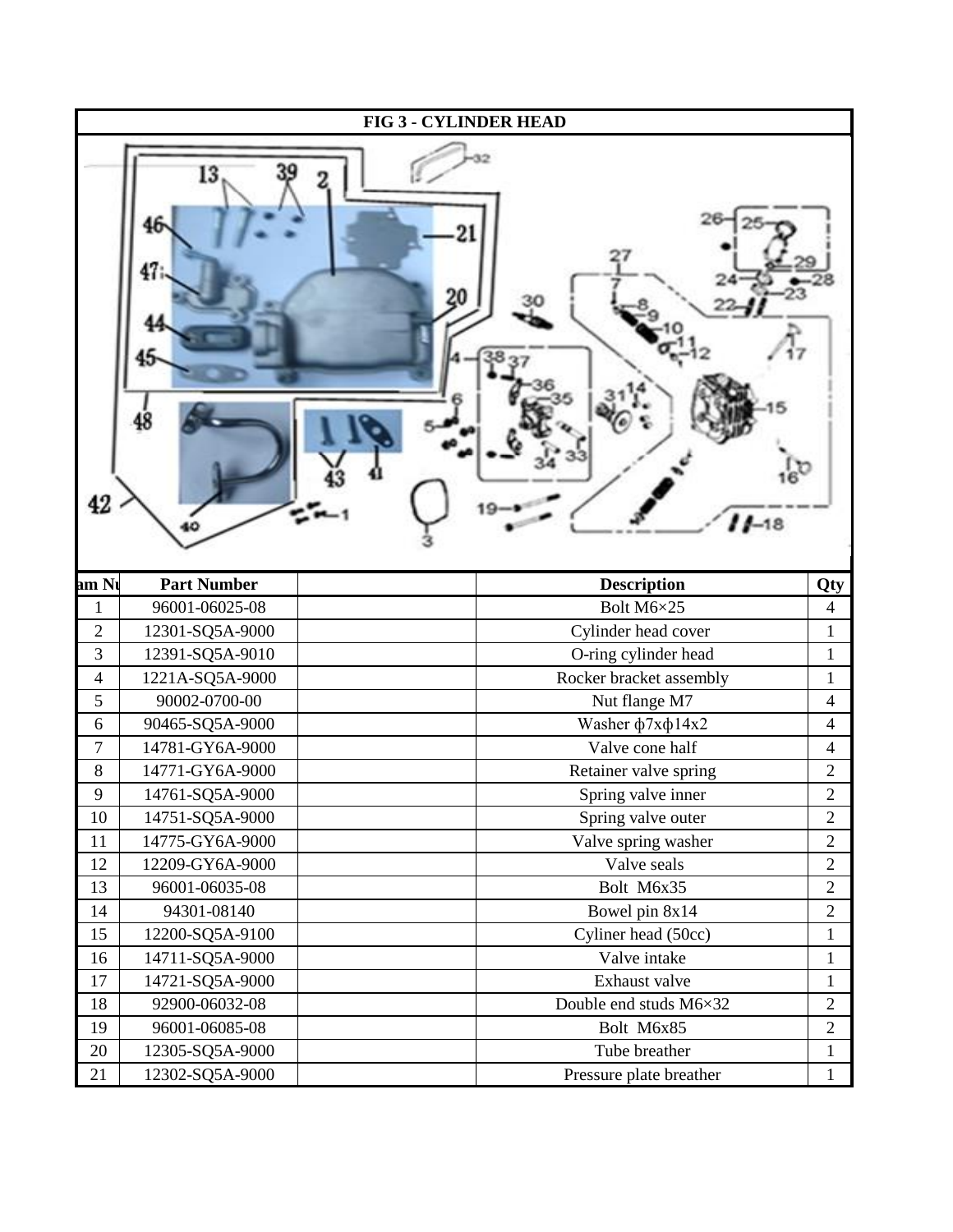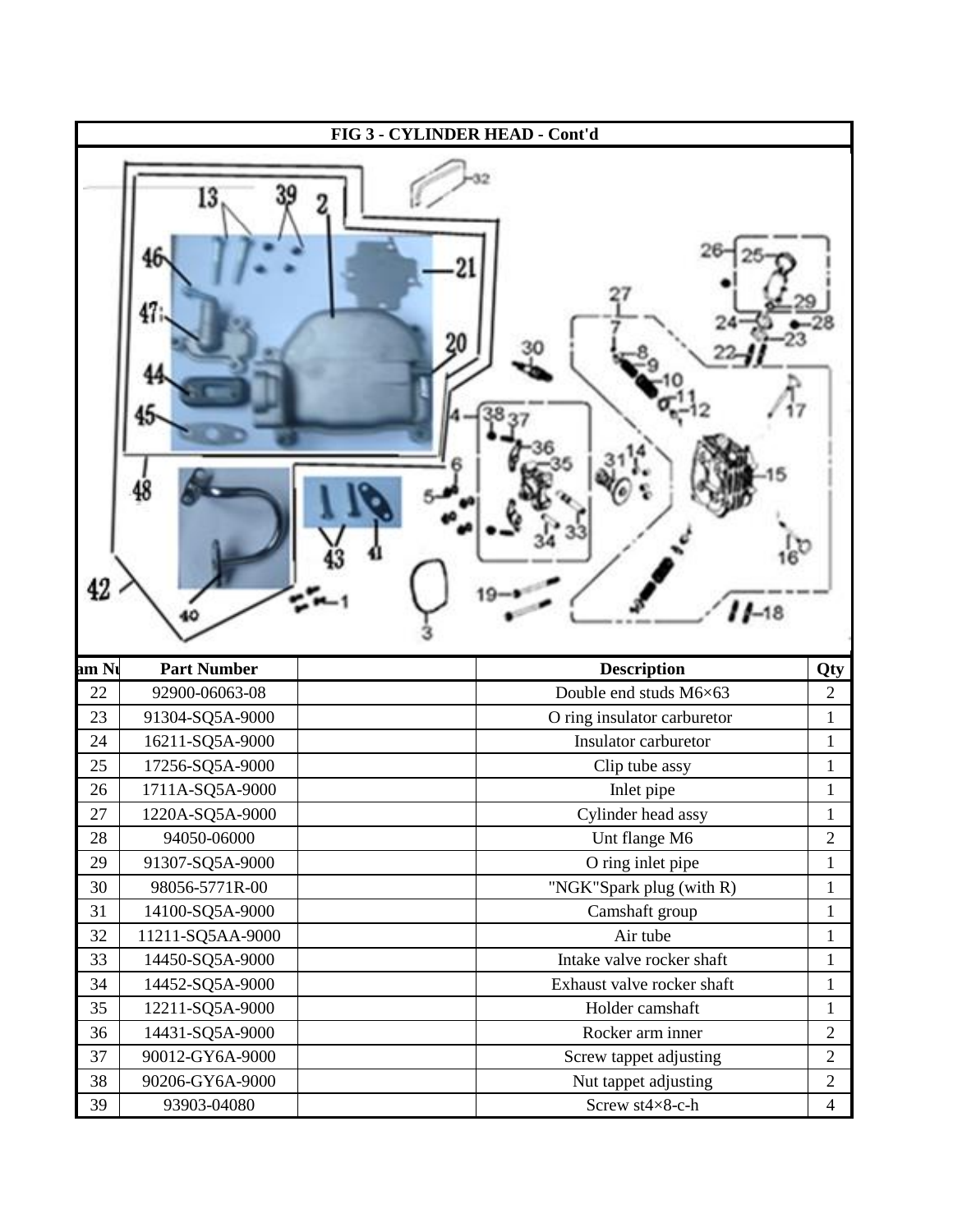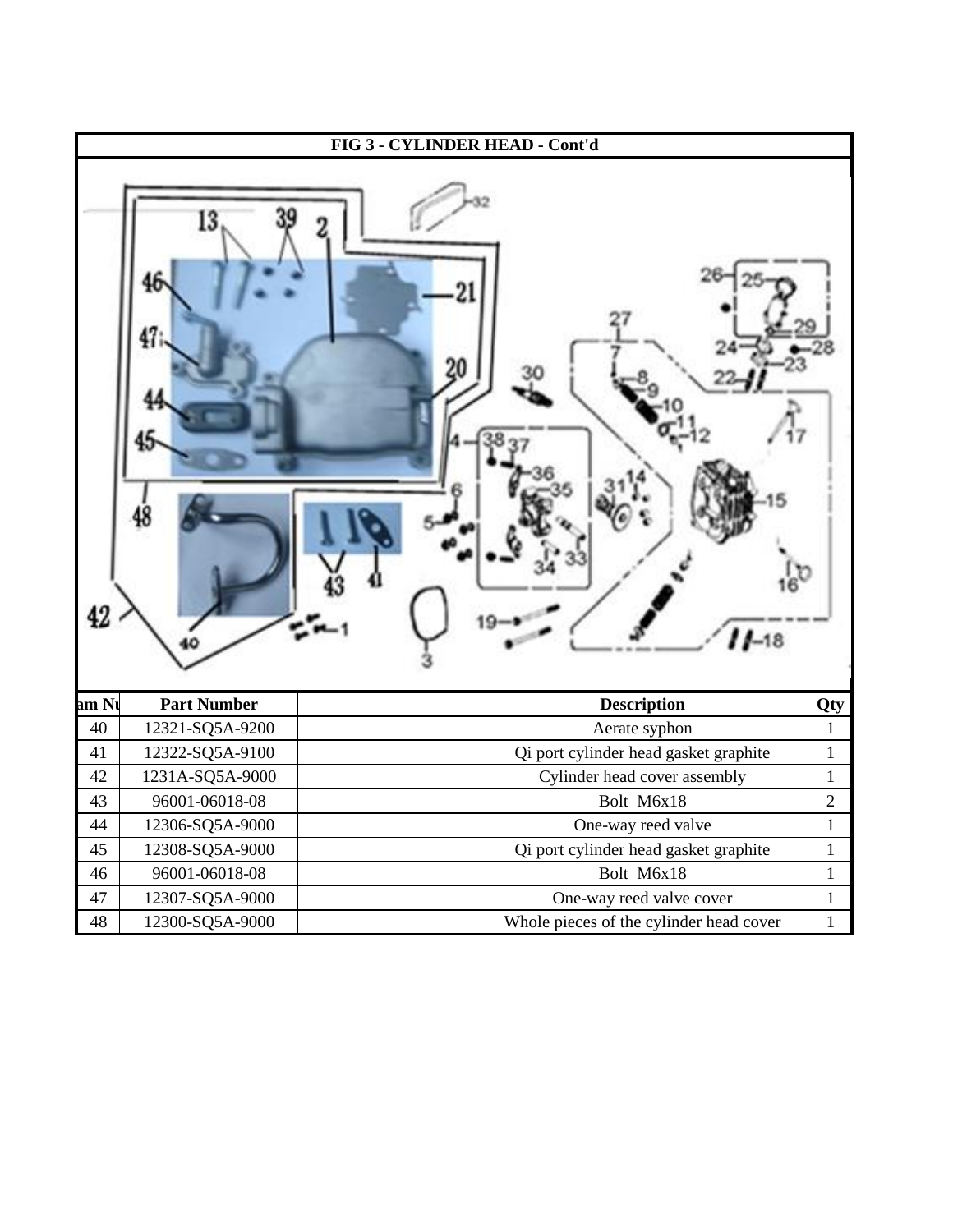|                          |                                       | FIG 4 - RIGHT SIDE CRANK CASE        |                     |
|--------------------------|---------------------------------------|--------------------------------------|---------------------|
|                          |                                       | 15                                   | $6 \overline{6}$    |
|                          |                                       |                                      |                     |
|                          |                                       |                                      |                     |
| $\mathbf{1}$             | <b>Part Number</b><br>11100-SQ5A-9000 | Description<br>Crank case comp right | Qty<br>$\mathbf{1}$ |
| $\overline{2}$           | 11192-SQ5A-9000                       | Gasket crank case                    | $\mathbf{1}$        |
| 3                        | 11102-GY6A-9000                       | Bush enging hanger                   | $\mathbf{1}$        |
|                          | 11103-SQ5A-9000                       | Bush mainstand                       | $\mathbf{1}$        |
|                          | 94301-08140                           | Bowel pin 8x14                       | $\overline{2}$      |
| $\overline{4}$<br>5<br>6 | 15100-SQ5A-9000                       | Oil pump assy.                       | $\mathbf{1}$        |
| $\overline{7}$           | 31200-SQ5A-9000                       | Starting motor assy                  | $\mathbf{1}$        |
| 8                        | 15133-SQ5A-9000                       | Sprocket drive                       | $\mathbf{1}$        |
| 9                        | 31209-SQ5A-9000                       | Clutch                               | $\mathbf{1}$        |
|                          | 94301-08100                           | Bowel pin 8x10                       | $\sqrt{2}$          |
|                          | 91305-SQ5A-9000                       | O-ring $9x1.6$                       | $\overline{2}$      |
| 10<br>11<br>12           | 90031-SQ5A-9000                       | Double end studs M7x168              | $\overline{2}$      |
| 13                       | 96001-06045-08                        | Bolt M6x45                           | $\mathbf{1}$        |
| 14                       | 96001-06025-08                        | Bolt M6×25                           | 3                   |
| am Ni<br>15              | 96001-06022-08                        | Bolt M6x22                           | $\overline{2}$      |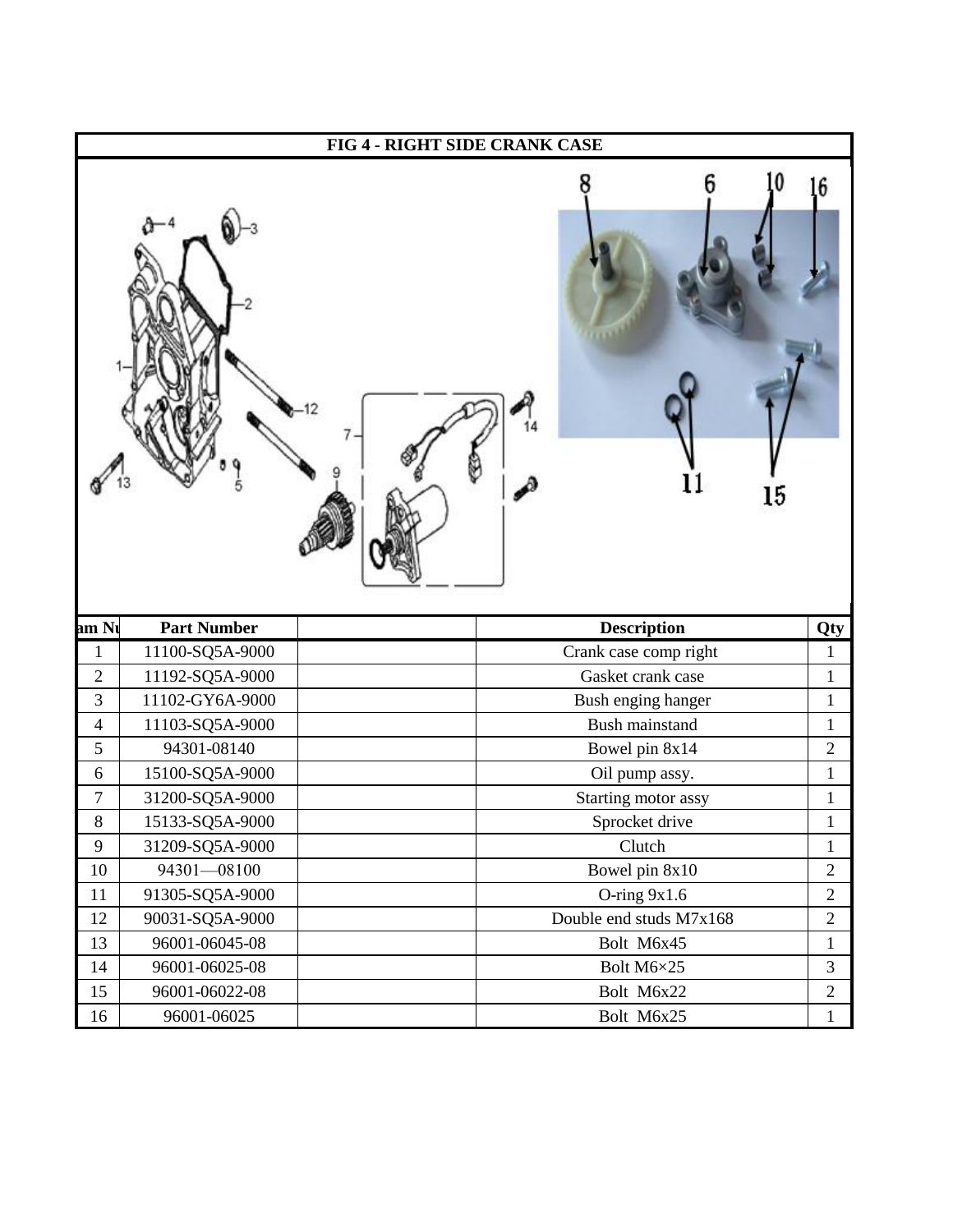|                  |                    | FIG 5 - LEFT CRANK CASE       |              |
|------------------|--------------------|-------------------------------|--------------|
|                  |                    | 37<br>38                      |              |
| am Ni            | <b>Part Number</b> | Description                   | <b>Qty</b>   |
| $\mathbf{1}$     | 11200-SQ5C-9000    | Left crank case (extended)    | $\mathbf{1}$ |
| $\sqrt{2}$       | 11102-GY6A-9000    | Bush enging hanger            | $\mathbf{1}$ |
| 3                | 91202-GY6A-9000    | Left oil seal $19.8 * 30 * 5$ | $\mathbf{1}$ |
| $\overline{4}$   | 11205-SQ5A-9000    | Bush ø8×12×9.5                |              |
| 5                |                    | Bearing radial ball 6203      | $\mathbf{1}$ |
|                  | 96100-62030-00     |                               | $\mathbf{1}$ |
| 6                | 91204-SQ5A-9000    | Oil seal $17*30*6$            | <b>T</b>     |
| $\boldsymbol{7}$ | 11206-SQ5A-9000    | Sping hook mainstand          | $\mathbf 1$  |
| $8\,$            | 11203-GY6A-9000    | Shock absorber tube           | $\mathbf{1}$ |
| 9                | 91004-62010-00     | Bearing radial ball6201       | $\mathbf{1}$ |
| 10               | 91004-63030-00     | Bearing radial ball6303       | $\mathbf{1}$ |
| 11               | 21201-SQ5A-9000    | Gear box case                 | $\mathbf{1}$ |
| 12               | 21395-SQ5A-9000    | Gasket                        | $\mathbf{1}$ |
| 13               | 91004-62010-00     | Bearing radial ball 6201      | $\mathbf{2}$ |
| 14               | 28230-SQ5A-9000    | Starting claw                 | $\mathbf{1}$ |
| 15               | 96100-60040-00     | Bearing radial ball 6004      | $\mathbf{1}$ |
| 16               | 91255-GY6A-9000-2  | Oil seal 27×42×7              | $\mathbf{1}$ |
| 17               | 91303-GY6A-9000    | O-ring 7.5x1.5                | $\mathbf{1}$ |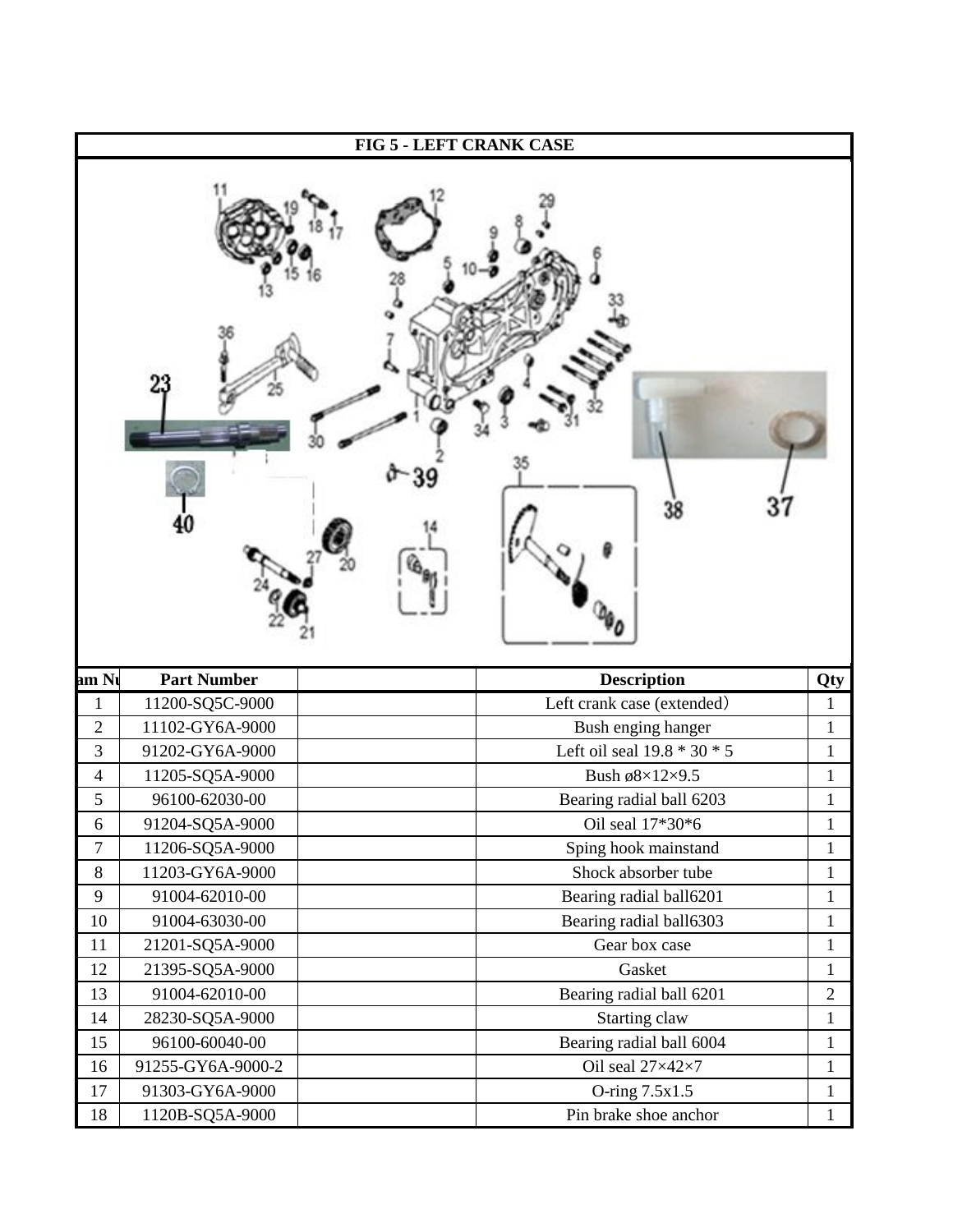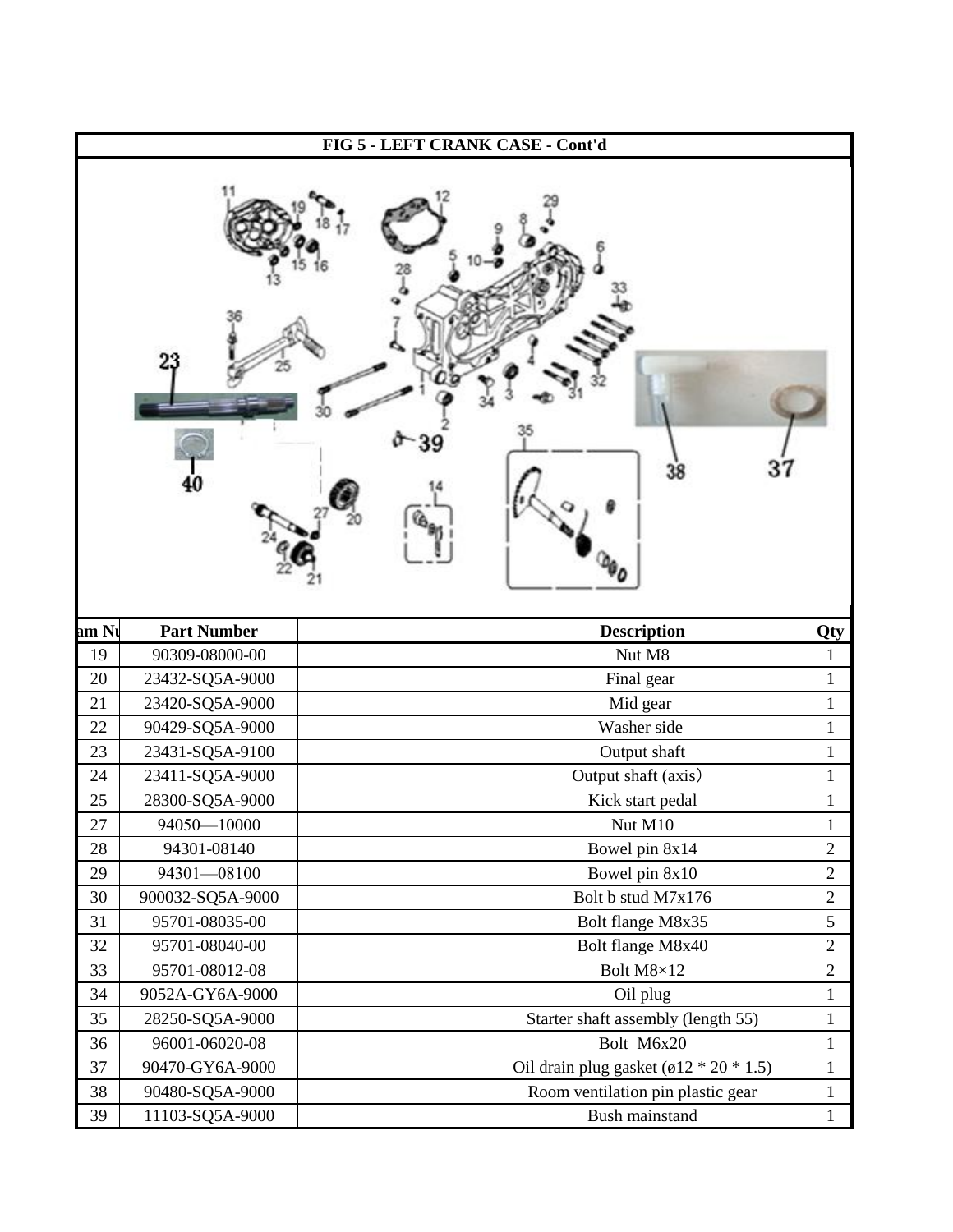| 40 l<br>94510-20000 |
|---------------------|
|---------------------|

## Output shaft snap ring 1

|                |                       | FIG 6 - RIGHT OIL COVER |                              |                     |
|----------------|-----------------------|-------------------------|------------------------------|---------------------|
|                | З<br>10               | 4                       | e<br>Po<br>6<br>5            |                     |
| am Ni          |                       |                         |                              |                     |
| $\mathbf{1}$   | <b>Part Number</b>    |                         | Description                  |                     |
|                | 11330-SQ5A-9000       |                         | Right crankcase cover        | Qty<br>$\mathbf{1}$ |
| $\overline{2}$ | 11394-SQ5A-9000       |                         | Right crankcase gasket       | $\mathbf{1}$        |
| 3              | 15651-GY6A-9000       |                         | Fuel guage assy.             | $\mathbf{1}$        |
| $\overline{4}$ | 91302/12361-GY6A-9000 |                         | O-ring and oil network cover | $\mathbf{1}$        |
| 5              | 15426-GY6A-9000       |                         | Oil filter spring            | $\mathbf{1}$        |
| 6              | 15421-GY6A-9000       |                         | Oil network                  | $\mathbf{1}$        |
| $\tau$         | 91201-SQ5A-9000       |                         | Oil seal 16.4 * 30 * 5       | $\mathbf{1}$        |
| $8\,$          | 94301-08140           |                         | Bowel pin 8x14               | $\sqrt{2}$          |
| 9              | 96001-06085-08        |                         | Bolt m6x85                   | $\overline{4}$      |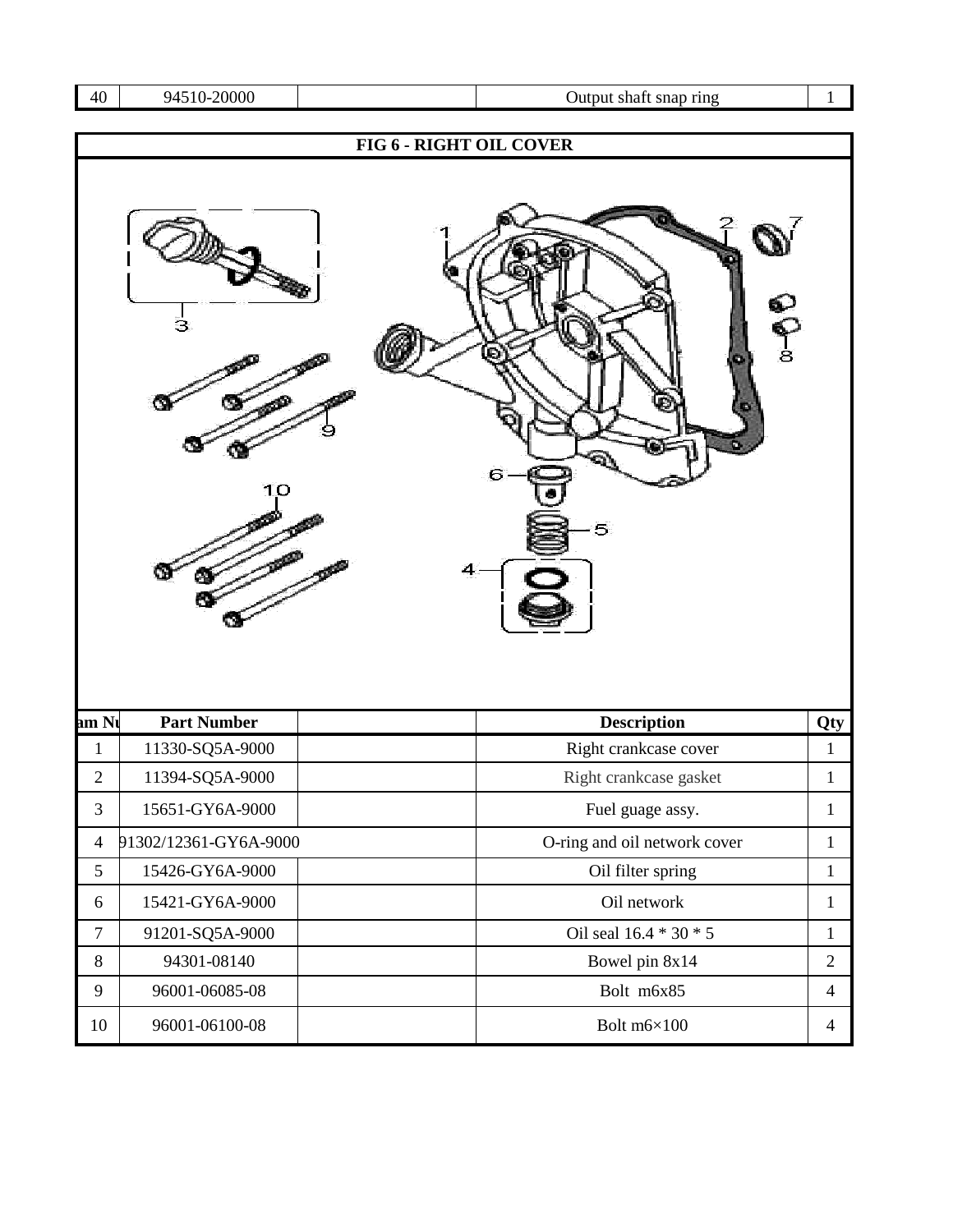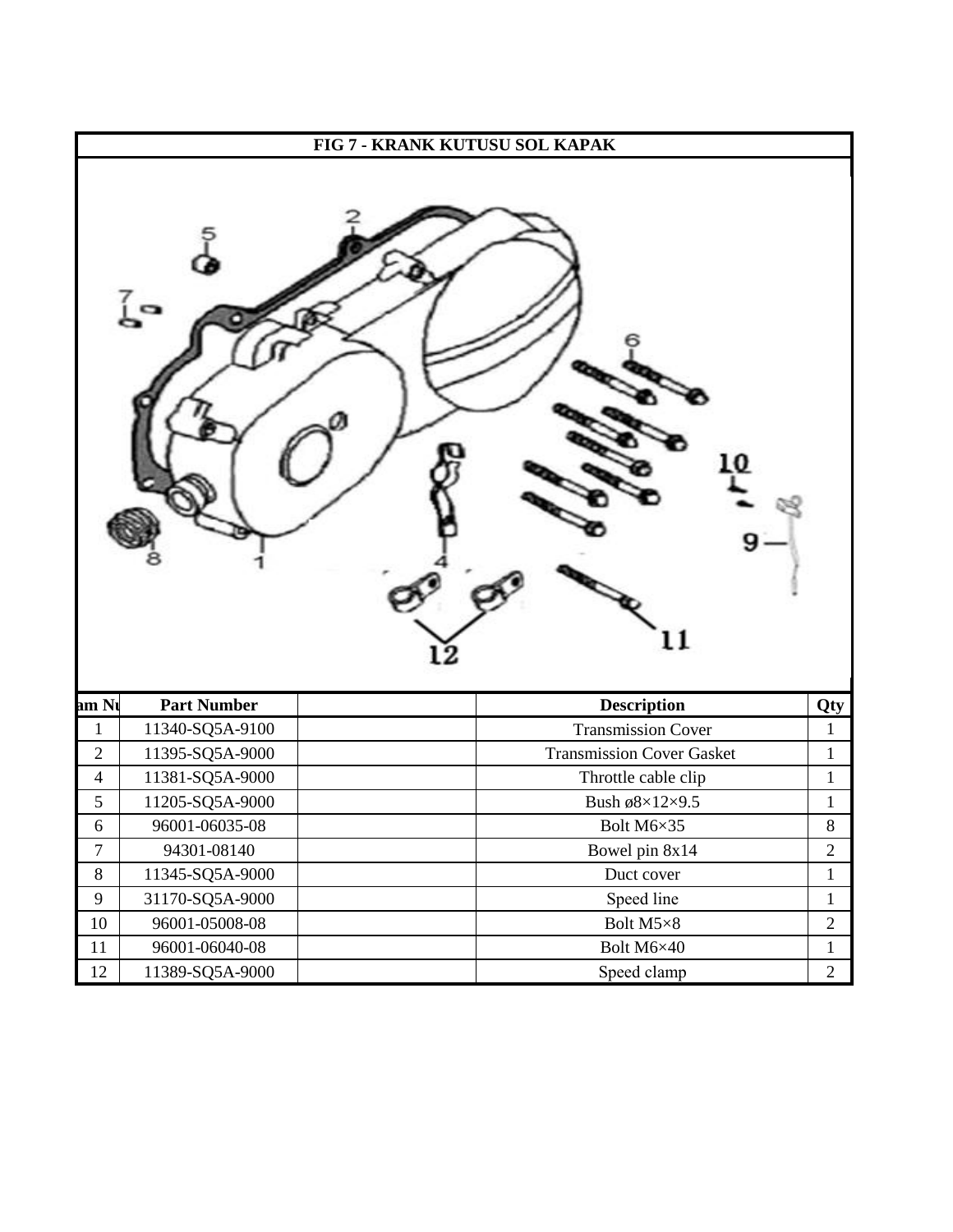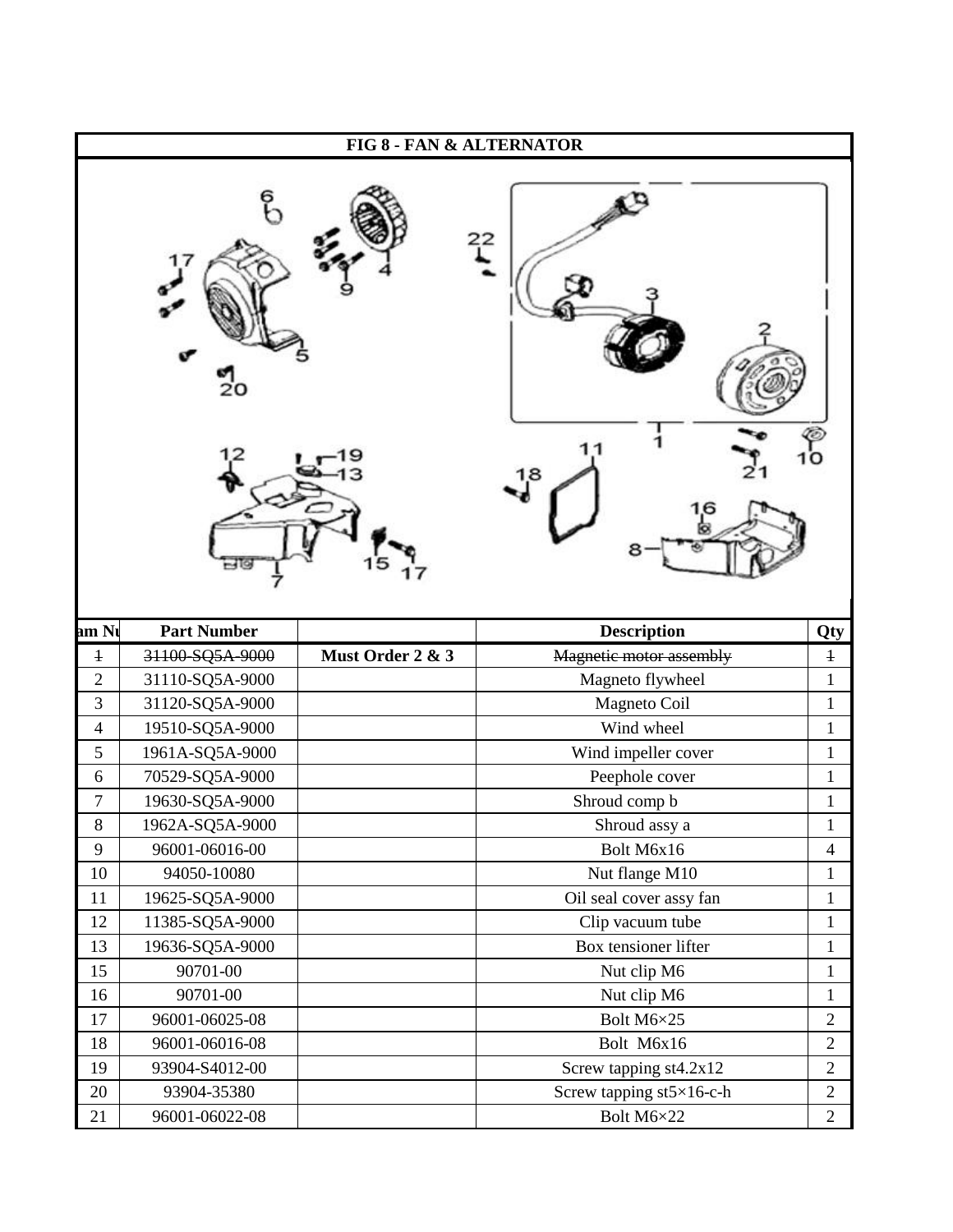## 22 90001-05012-00 <br>Bolt hex M5X12 2

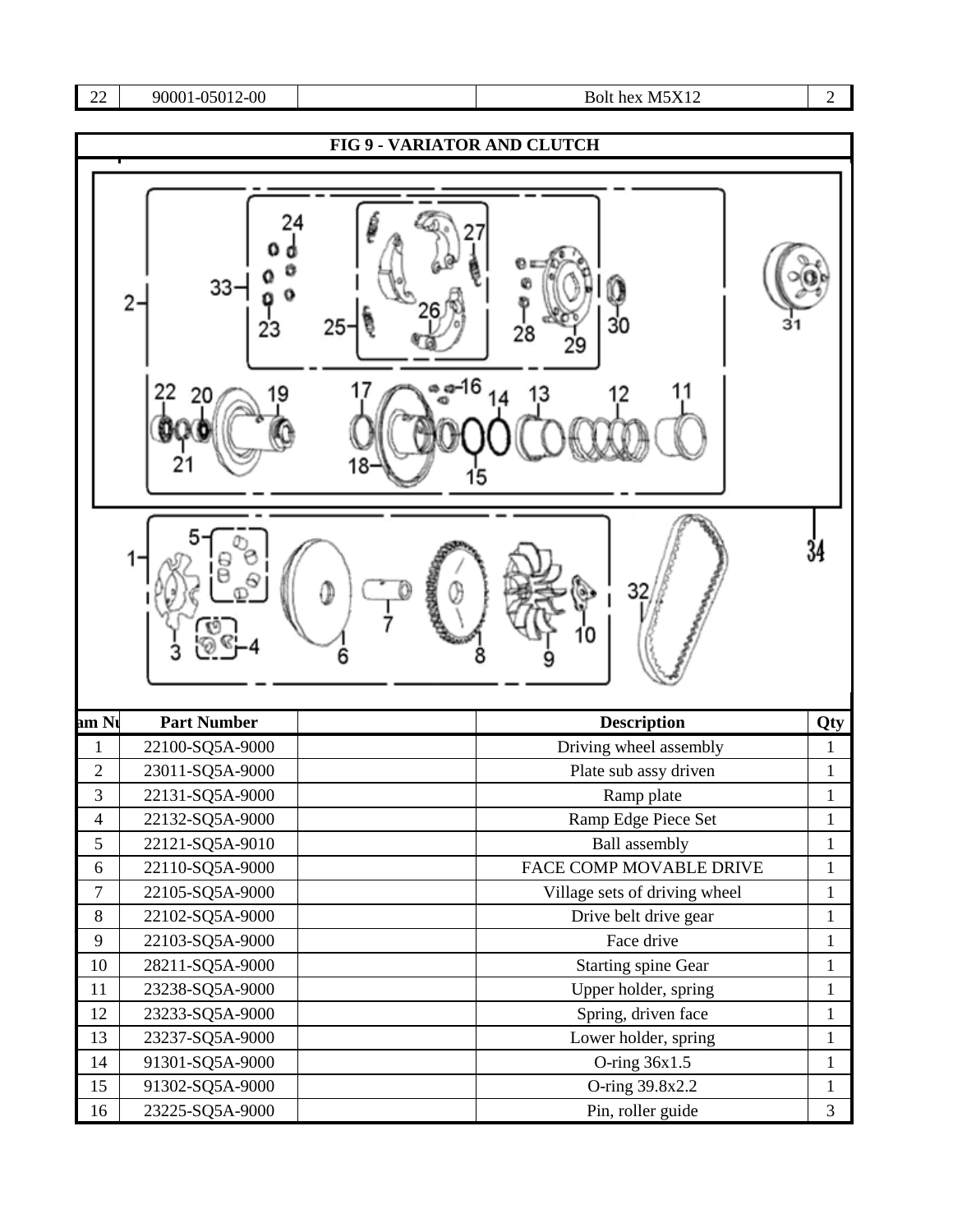